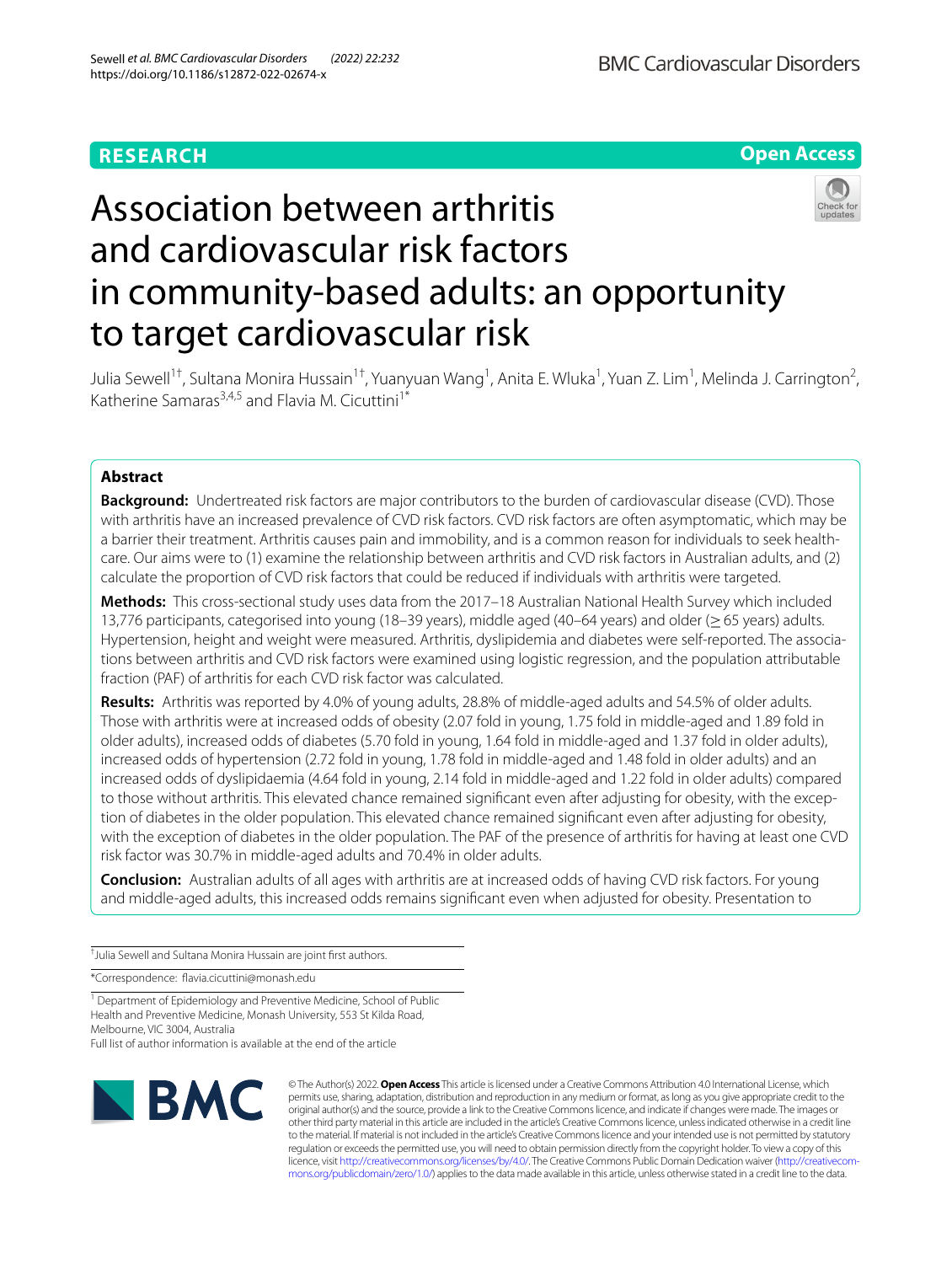healthcare practitioners with arthritis is an opportunity to screen for asymptomatic CVD risk factors with the potential of improving outcomes for both diseases. By adopting an approach of managing arthritis and CVD risk factors in parallel, rather than in silos, we could reduce the burden of CVD risk factors by 20–30%.

**Keywords:** Arthritis, Osteoarthritis, Infammatory arthritis, Crystal arthritis, Cardiovascular disease, Cardiovascular risk factors, Obesity, Hypertension, Diabetes, Dyslipidaemia

# **Background**

Cardiovascular diseases (CVD) remain the leading cause of disease burden in the world [[1\]](#page-5-0). CVD burden has continued to rise for decades in almost all countries, and alarmingly the age-standardized rate of CVD has begun to rise. According to the Global Burden of Disease study, CVD was the underlying cause of 6.2 million deaths occurring between the ages of 30 and 70 years, and onethird of all deaths globally in 2019  $[2]$  $[2]$ . The underlying pathophysiology of CVD is accelerated by obesity, hypertension, dyslipidemia and diabetes  $[3]$  $[3]$ . These conditions develop over many years, remaining silent, and thus are usually advanced by the time CVD symptoms occur [\[4](#page-5-3)]. Despite traditional risk score screening being recommended in guidelines for identifying individuals at risk of developing CVD  $[4-7]$  $[4-7]$ , this remains underutilised  $[8]$  $[8]$ . Addressing these risk factors in all afected individuals is challenging, as many people with these CVD risk factors are largely asymptomatic and may not be actively seeking healthcare to specifcally address their CVD risk. Hence, using other risk-enhancing factors to identify subsets of people most likely to receive clinical beneft for prevention of CVD ofers an alternative approach.

Musculoskeletal conditions such as arthritis, in contrast, cause pain and immobility and are one of the most common reasons for presentation to primary healthcare [[9\]](#page-5-6). People with most forms of arthritis (e.g. infammatory arthritis, gout and osteoarthritis or OA) have an increased risk of CVD and death from CVD [\[10](#page-5-7)–[14\]](#page-6-0). For example, the rate of CVD is increased by 1.5–2.0 fold in those with rheumatoid arthritis [\[15\]](#page-6-1), 1.3 fold in systemic connective tissue disorders [[16](#page-6-2)], 1.5 fold in gout [[17\]](#page-6-3) and twofold in OA [\[18](#page-6-4)]. Shared inflammatory pathways has been suggested as a possible link for any form of these arthritis and CVD. Therefore presentations for arthritis symptoms may be used as a 'teachable moment', or an opportunity for healthcare practitioners to manage arthritis and screen for CVD risk factors in parallel in order to reduce the burden of both conditions. Thus, our aim was to examine the relationship between arthritis and CVD risk factors (obesity, hypertension, dyslipidaemia and diabetes) in young, middle-aged and older Australian adults and to calculate the proportion of individuals with CVD risk factors in the population that could be reduced by targeting arthritis.

# **Methods**

# **Study design**

This is a cross-sectional study using the National Health Survey (NHS) data conducted by the Australian Bureau of Statistics (ABS) in 2017–18  $[19]$  $[19]$  $[19]$ . The NHS was conducted in metropolitan, regional and rural areas of all Australian states and territories. Participants were excluded if they were under the age of 18 since both OA and CVD are less common in this age category [[18\]](#page-6-4).

# **Demographic, anthropometric and clinical measurement**

Trained ABS interviewers conducted interviews between 2 July 2017 and 30 June 2018. Voluntary measures of height and weight were collected from respondents. If respondents elected not to be measured, they were asked to self-report their height and weight. In total 80% of respondents agreed to be measured and the remainder elected to self-report these data [[20](#page-6-6)]. Body mass index (BMI) was calculated using the formula weight (kg) divided by the square of height (m), and obesity was defined by  $BMI > 30$  kg/m<sup>2</sup>. Voluntary blood pressure measurements were also taken. The second of two readings was counted, unless there was a diference of>10 mmHg between the two readings in which case a third reading was taken [[19\]](#page-6-5). Hypertension was defned by a systolic blood pressure of>140 mmHg or a diastolic blood pressure of>90 mmHg [[21\]](#page-6-7).

Respondents were asked whether they had arthritis, including osteoarthritis, rheumatoid arthritis, rheumatism, gout or other types of arthritis  $[19]$  $[19]$ . The presence of arthritis was defned if the condition had been diagnosed by a doctor or a nurse, or if it was a current or long-term condition [[19](#page-6-5)]. Respondents were also asked if they had been diagnosed with any type of diabetes or high blood sugar by a doctor or a nurse and were included as having diabetes if they responded yes, except if they had gestational diabetes [\[19](#page-6-5)]. Similarly, respondents were asked whether they had ever been told by a doctor or nurse if they had high cholesterol [\[19\]](#page-6-5).

### **Statistical analysis**

Study participants were categorised into three age groups: young (18–39 years old), middle-aged (40– 64 years old), and older (65 years old and above) adults. Descriptive statistics were used to describe the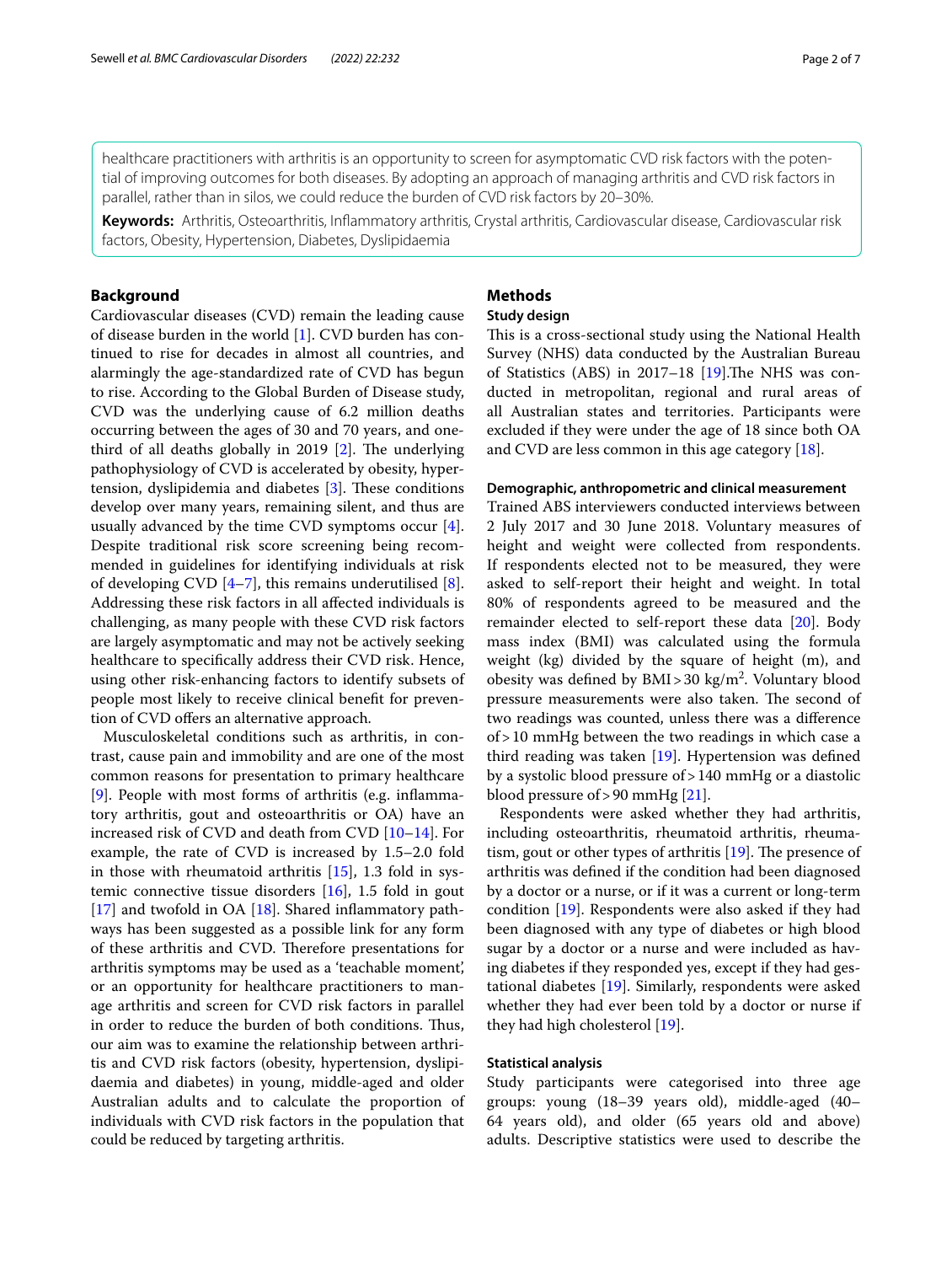population characteristics and distribution of arthritis and CVD risk factors. Logistic regression models were used to estimate the odds ratio (OR) with 95% confdence intervals (CI) for CVD risk factors in relation to the presence of arthritis. Population attributable fraction (PAF) was calculated to determine the proportion of CVD risk factors in the population that could be attributable to having arthritis using the "punafcc" command in Stata, which implements the method recommended by Greenland and Drescher [[22\]](#page-6-8). *P* values less than 0.05 were considered statistically signifcant. Analyses were adjusted for obesity>30 kg/m<sup>2</sup>. All analyses were performed using STATA 15.0 SE (StataCorp LP., College Station, TX, USA).

# **Results**

Our study included 13,776 participants. Arthritis was reported by 4.0% of young adults, 28.8% of middle-aged adults and 54.5% of older adults. Those with arthritis were at increased odds of obesity (2.07 fold in young, 1.75 fold in middle-aged and 1.89 fold in older adults), increased odds of diabetes (5.70 fold in young, 1.64 fold in middle-aged and 1.37 fold in older adults), increased odds of hypertension (2.72 fold in young, 1.78 fold in middle-aged and 1.48 fold in older adults) and an increased odds of dyslipidaemia (4.64 fold in young, 2.14 fold in middle-aged and 1.22 fold in older adults) compared to those without arthritis. This elevated odds remained signifcant even after adjusting for obesity, with the exception of diabetes in the older population.

## **Young adults (18–39 years)**

The prevalence, associations and PAF of CVD risk factors and arthritis in young adults are presented in Table [1](#page-2-0). Of this population, 29.1% of those with arthritis were obese, compared to 16.5% of those without arthritis, indicating a 2.07 fold higher prevalence (95% CI 1.36–3.16) of obesity in young adults with arthritis. The PAF, or the proportion of the young adult population with obesity that could be attributable to arthritis, was 15.0% (95% CI 4.1–24.7%). The prevalence of diabetes was  $2.5\%$  in young adult with arthritis; a 5.70 fold higher prevalence (95% CI 1.74–15.37) compared to those without arthritis, which remained significant after adjusting for obesity. The prevalence of hypertension and dyslipidaemia in young adult with arthritis was 8.9% for each, a 2.72 (95% CI 1.53– 4.84) and 4.64 fold (95% CI 2.56–8.39) higher prevalence compared to those without arthritis, respectively. These results remained signifcant after adjusting for obesity. The PAF for hypertension and dyslipidemia in relation to arthritis were 5.6% (95% CI 0.9–10.2%), and 7.0% (95% CI 2.3–11.5%), respectively. In young adult with arthritis, 13.4% had at least one of hypertension, dyslipidaemia or diabetes compared to 5.2% of those without arthritis, a 2.82 fold (95% CI 1.74–4.56) higher prevalence and a PAF of 8.6% (95% CI 2.7–14.1%). If obesity was included, 36.4% of this population with arthritis had at least one CVD risk factor (hypertension, dyslipidaemia, diabetes or obesity), compared to 20.6% of those without arthritis, a 2.28 fold (95% CI 1.53–3.40) higher prevalence and a PAF of 20.4% (95% CI 8.2–31.0%).

#### **Middle‑aged adults (40–64 years)**

The prevalence, associations and PAF of CVD risk factors and arthritis in middle-aged adults are presented in Table [2](#page-3-0). The prevalence of obesity was 38.3% in those with arthritis compared to 26.2% in those without, a 1.75 fold (95% CI 1.54–2.01) higher prevalence. The PAF of arthritis for obesity was 16.5% (95% CI 12.5–20.3%). The prevalence of diabetes was 9.2% in middle-aged adults with arthritis, representing a 1.64 fold (95% CI 1.33–2.03) higher prevalence compared

<span id="page-2-0"></span>**Table 1** Cardiovascular risk factors in adults with/without arthritis aged 18–39 years in NHS 2017–18

|                                                                                | <b>Total number</b>         |                         | OR (95% CI)         | Population                          |                                      |
|--------------------------------------------------------------------------------|-----------------------------|-------------------------|---------------------|-------------------------------------|--------------------------------------|
|                                                                                | No arthritis ( $n = 3773$ ) | Arthritis ( $n = 157$ ) | OR (95% CI)         | OR adjusted for<br>obesity (95% CI) | attributable fraction,<br>% (95% CI) |
| Obesity <sup>a</sup>                                                           | 473 (16.5%)                 | 32 (29.1%)              | $2.07(1.36 - 3.16)$ |                                     | $15.0(4.1 - 24.7)$                   |
| <b>Diabetes</b>                                                                | 19 (0.5%)                   | 4(2.5%)                 | 5.70 (1.74 - 15.37) | 4.87 (1.34-17.69)                   | $2.1(0.00-4.50)$                     |
| Hypertension                                                                   | 131 (3.5%)                  | 14 (8.9%)               | 2.72 (1.53-4.84)    | $2.35(1.17 - 4.70)$                 | $5.6(0.9 - 10.2)$                    |
| Dyslipidaemia                                                                  | 78 (2.1%)                   | 14 (8.9%)               | $4.64(2.56 - 8.39)$ | $4.62(2.34 - 9.14)$                 | $7.0(2.3 - 11.5)$                    |
| 1 or more of hyperten-<br>sion/dyslipidaemia/<br>diabetes                      | 196 (5.2%)                  | 21 (13.4%)              | 2.82 (1.74-4.56)    | 2.78 (1.59-4.88)                    | $8.6(2.7-14.1)$                      |
| 1 or more of hyperten-<br>sion/dyslipidaemia/<br>diabetes/obesity <sup>a</sup> | 613 (20.6%)                 | 40 (36.4%)              | $2.28(1.53 - 3.40)$ |                                     | $20.4(8.2 - 31.0)$                   |

<sup>a</sup> Obesity data available n  $=$  2971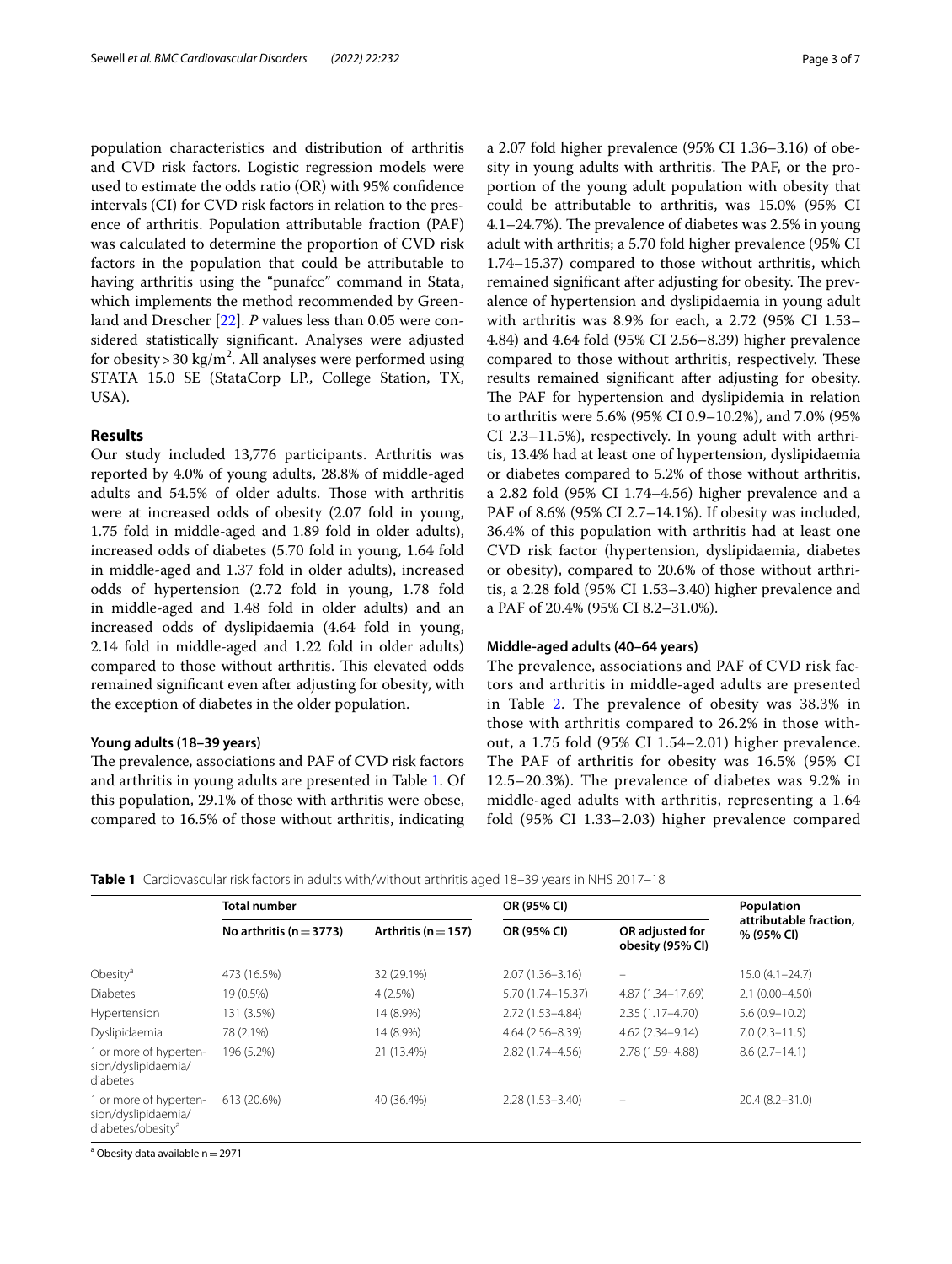|                                                                                | <b>Total number</b>         |                          | OR (95% CI)         | Population                          |                                      |
|--------------------------------------------------------------------------------|-----------------------------|--------------------------|---------------------|-------------------------------------|--------------------------------------|
|                                                                                | No arthritis ( $n = 4055$ ) | Arthritis ( $n = 1638$ ) | OR (95% CI)         | OR adjusted for<br>obesity (95% CI) | attributable fraction,<br>% (95% CI) |
| Obesity <sup>a</sup>                                                           | 868 (26.2%)                 | 527 (38.3%)              | $1.75(1.54 - 2.01)$ |                                     | $16.5(12.5-20.3)$                    |
| <b>Diabetes</b>                                                                | 236 (5.8%)                  | 151 (9.2%)               | $1.64(1.33 - 2.03)$ | $1.37(1.08 - 1.73)$                 | $3.6(1.9-5.3)$                       |
| Hypertension                                                                   | 745 (18.4%)                 | 496 (28.6%)              | $1.78(1.60 - 2.04)$ | $1.59(1.37 - 1.84)$                 | $5.6(0.8 - 10.2)$                    |
| Dyslipidaemia                                                                  | 469 (11.6%)                 | 358 (21.9%)              | $2.14(1.84 - 2.49)$ | $2.04(1.73 - 2.41)$                 | $11.6(9.1 - 14.0)$                   |
| 1 or more of hyperten-<br>sion/dyslipidaemia/<br>diabetes                      | 1101 (27.2%)                | 680 (41.5%)              | $1.90(1.69 - 2.15)$ | $1.73(1.51 - 1.98)$                 | 19.7 (16.0-23.2)                     |
| 1 or more of hyperten-<br>sion/dyslipidaemia/<br>diabetes/obesity <sup>a</sup> | 1421 (42.8%)                | 830 (60.4%)              | 2.03 (1.79-2.31)    | $\qquad \qquad =$                   | $30.7(25.5 - 35.5)$                  |

<span id="page-3-0"></span>**Table 2** Cardiovascular risk factors in adults with/without arthritis aged 40–64 years in NHS 2017–18

<sup>a</sup> Obesity data available n $=$  4694

to those without arthritis, remaining significant after adjusting for obesity. The PAF of arthritis for diabetes was 3.6% (95% CI 1.9–5.3%). The prevalence of hypertension and dyslipidaemia in this population with arthritis was 28.6% and 21.9% respectively, with a 1.78 fold (95% CI 1.60–2.04) and 2.14 fold (95% CI 1.84–2.49) higher prevalence compared to those without arthritis, remaining significant after adjusting for obesity. The PAF of arthritis was 5.6% (95% CI 0.8– 10.2%) for hypertension and 11.6% (95% CI 9.1–14.0%) for dyslipidaemia. Among middle-aged adults, 41.5% of those with arthritis had at least one of hypertension, dyslipidaemia or diabetes, a 1.90 fold (95% CI 1.69–2.15) higher prevalence and a PAF of 19.7% (95% CI 16.0–23.2%). If obesity was included, 60.4% of this population with arthritis had at least one of hypertension, diabetes, dyslipidaemia or obesity, a 2.03 fold (95% CI 1.79–2.31) higher prevalence and a PAF of 30.7% (95% CI 25.5–35.5%).

#### **Older adults (>65 years)**

The prevalence, associations and PAF of CVD risk factors and arthritis in older adults are presented in Table [3](#page-3-1). The prevalence of obesity was 32.9% among those with arthritis, a 1.89 fold (95% CI 1.62–2.21) higher prevalence compared to those without arthritis. The PAF was 15.5% (95%) CI 12.0–18.9%). The prevalence of diabetes in those with arthritis was 17.6%, which represents a 1.37 fold (95% CI 1.15–1.62) increased prevalence compared to those without arthritis. The PAF of arthritis for diabetes was 4.7%  $(95\% \text{ CI } 2.2 - 7.2\%).$  The prevalence of hypertension and dyslipidaemia in this population with arthritis were 48.2% and 28.7% respectively, a 1.48 fold (95% CI 1.31–1.68) and 1.22 fold (95% CI 1.07–1.41) increased prevalence respectively compared to those without arthritis, which remained significant when adjusted for obesity. The PAF was 15.7% (95% CI 11.0–20.1%) for hypertension and 5.2% (95% CI 1.7–8.7%) for dylipidemia. 61.7% of older adults with arthritis had at least one of hypertension, dyslipidaemia or diabetes, representing a 1.49 fold (95% CI

<span id="page-3-1"></span>

|  | Table 3 Cardiovascular risk factors in adults with/without arthritis aged $\geq$ 65 years in NHS 2017–18 |  |  |  |  |  |  |  |
|--|----------------------------------------------------------------------------------------------------------|--|--|--|--|--|--|--|
|--|----------------------------------------------------------------------------------------------------------|--|--|--|--|--|--|--|

|                                                                                | <b>Total number</b>         |                          | OR (95% CI)         | Population                          |                                      |  |
|--------------------------------------------------------------------------------|-----------------------------|--------------------------|---------------------|-------------------------------------|--------------------------------------|--|
|                                                                                | No arthritis ( $n = 1891$ ) | Arthritis ( $n = 2262$ ) | OR (95% CI)         | OR adjusted for<br>obesity (95% CI) | attributable fraction,<br>% (95% CI) |  |
| Obesity <sup>a</sup>                                                           | 326 (20.6%)                 | 610 (32.9%)              | 1.89 (1.62-2.21)    |                                     | $15.5(12.0-18.9)$                    |  |
| <b>Diabetes</b>                                                                | 256 (13.5%)                 | 399 (17.6%)              | 1.37 (1.15-1.62)    | $1.15(0.95 - 1.39)$                 | $4.7(2.2 - 7.2)$                     |  |
| Hypertension                                                                   | 730 (38.6%)                 | 1091 (48.2%)             | $1.48(1.31 - 1.68)$ | $1.35(1.18 - 1.55)$                 | 15.7 (11.0-20.1)                     |  |
| Dyslipidaemia                                                                  | 468 (24.8%)                 | 649 (28.7%)              | $1.22(1.07 - 1.41)$ | $1.19(1.02 - 1.38)$                 | $5.2(1.7-8.7)$                       |  |
| 1 or more of hyperten-<br>sion/dyslipidaemia/<br>diabetes                      | 984 (52.0%)                 | 1396 (61.7%)             | $1.49(1.31 - 1.68)$ | $1.37(1.19 - 1.57)$                 | 20.2 (14.4-25.6)                     |  |
| 1 or more of hyperten-<br>sion/dyslipidaemia/<br>diabetes/obesity <sup>a</sup> | 948 (60.0%)                 | 1303 (70.4%)             | 1.58 (1.38–1.83)    | $-$                                 | 26.0 (18.8-32.5)                     |  |

<sup>a</sup> Obesity data available n  $=$  343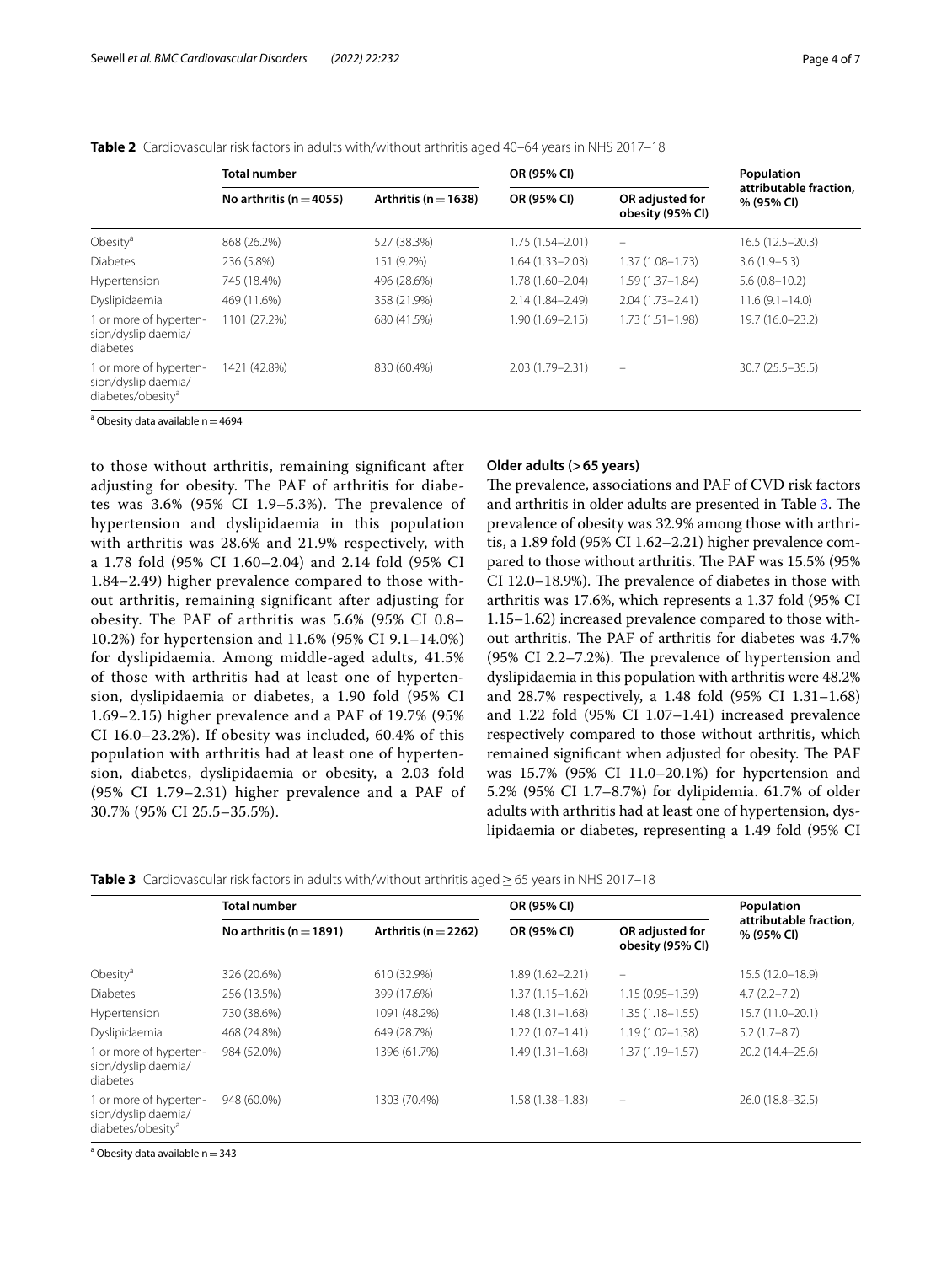1.31–1.68) higher prevalence compared to those without arthritis and a PAF of 20.2% (95% CI 14.4–25.6%). Of older adults with arthritis, 70.4% had at least one of hypertension, dyslipidaemia, diabetes or obesity, which equates to a 1.58 fold (95% CI 1.38–1.83) higher prevalence compared to those without arthritis and a PAF of 26.0% (95% CI 18.8–32.5%).

# **Discussion**

This study showed high prevalences of treatable CVD risk factors in people with arthritis. The proportion of one or more CVD risk factor (hypertension, dyslipidaemia or diabetes) in the population that could be identifed by targeting those with arthritis was 8.6% in young adults, 19.7% in middle-aged adults and 20.2% in older adults. These proportions were significantly higher if obesity was included, being 20.4%, 30.7%, and 26.0%, respectively.

The prevalences of arthritis across each age group is similar to those reported in other Australian literature [\[23,](#page-6-9) [24](#page-6-10)] and in other Western countries [[25,](#page-6-11) [26](#page-6-12)]. Although the type of arthritis was not specifed in our study, it is likely to vary across each age group. However, there is evidence that all the common forms of arthritis; osteoarthritis [\[27](#page-6-13), [28\]](#page-6-14), infammatory arthritis [[29–](#page-6-15)[31](#page-6-16)] and crystal arthritis such as gout [[32](#page-6-17), [33](#page-6-18)], are associated with an increased risk of CVD, which is signifcantly attributed to the traditional risk factors such as hypertension and dyslipidaemia.

CVD remains the number one cause of death worldwide, with signifcant burden of disease due to untreated or undertreated risk factors [\[34](#page-6-19)]. In Australia, it was found that 68% of people with hypertension were either not treated or undertreated [\[35](#page-6-20)], contributing to 48% of CVD burden [\[36](#page-6-21)]. Approximately 80% of Australians with dyslipidaemia are not on treatment [[20](#page-6-6)], contributing to 21% of CVD burden [[36](#page-6-21)] while obesity is estimated to contribute to approximately 30% of CVD burden [\[36](#page-6-21)]. Only 55% of Australians with diabetes are well-controlled, attaining target haemoglobin A1c levels of less than 7.0% [\[35](#page-6-20)]. One barrier to management of CVD risk factors is that they are mostly asymptomatic and thus require specifc targeting approaches. As seen in our study, it has been noted over a number of years that those with arthritis have an increased prevalence of CVD risk factors [\[28\]](#page-6-14).

Arthritis, in contrast to CVD risk factors, causes pain and immobility and is a very common reason to seek health care [[9\]](#page-5-6). Given that CVD risk factors are common in those with all forms of arthritis, and that those with arthritis are more likely contact with health professionals, this point of contact has the potential to be used as a teachable moment to signal the assessment of CVD risk. This may also be a strategy to aid in targeting higher

risk individuals who are less likely to seek medical attention for preventative (asymptomatic) care  $[37-41]$  $[37-41]$ . The potential to target the hidden burden of CVD risk would beneft those with arthritis. Further, given the high prevalence of arthritis this has the potential to impact on the overall burden of CVD. We estimate that targeting those with arthritis has the potential to identify 5.6% of hypertension in young and middle-aged adults and 15.7% in older adults in these populations. Similarly, by targeting those with arthritis, there is the potential to identify 7.0% of dyslipidemia in young adults, 11.6% in middle-aged adults and 5.2% in older adults in these populations.

The prevalence of arthritis is high in the community, and arthritis symptoms are a common reason to seek healthcare attention [[9\]](#page-5-6). Finding people with arthritis and screening them for CVD presents an opportunity for improving community-based CVD prevention as cardiovascular risk factors are asymptomatic until CVD develops. The current study shows that there is the opportunity to target people for CVD prevention at their first point of contact for joint pain. This has the potential to increase awareness of cardiovascular prevention by targeting a population with a high prevalence of CVD risk factors. This approach in turn also has the potential of reducing joint pain since CVD and OA, the most common cause of joint pain in adults, share common risk factors and we have shown that targeting these through low-intensity lifestyle intervention improves joint pain [[42\]](#page-6-24).

The results of this study need to be considered in context of its limitations. While hypertension and obesity were mostly defned by measurements, the prevalence of dyslipidemia and diabetes was self-reported, which may have been subject to bias and resulted in underestimation. As an example, in the NHS 2017–18 it was estimated that nearly three quarters (73.7%) of all adults with measured high blood pressure did not report having hypertension [[43\]](#page-6-25). Our results may be limited by the use of dichotomous variables (i.e. the presence or absence) of conditions. There were no supporting clinical, biochemical or radiographic data which not only would confrm diagnoses, but could also be used to grade severity. There may be a stronger association between more severe CVD risk factors and arthritis, which would not be elucidated in our study. The type of arthritis was not specified in our data. While it may be possible to infer that in the younger population infammatory arthritis may predominate, as with OA in the older population, the types of arthritis are separate entities and may cause an increased CVD risk via diferent pathophysiological processes. Since the association between infammatory arthritis (eg. rheumatoid arthritis, gout) and CVD are increasingly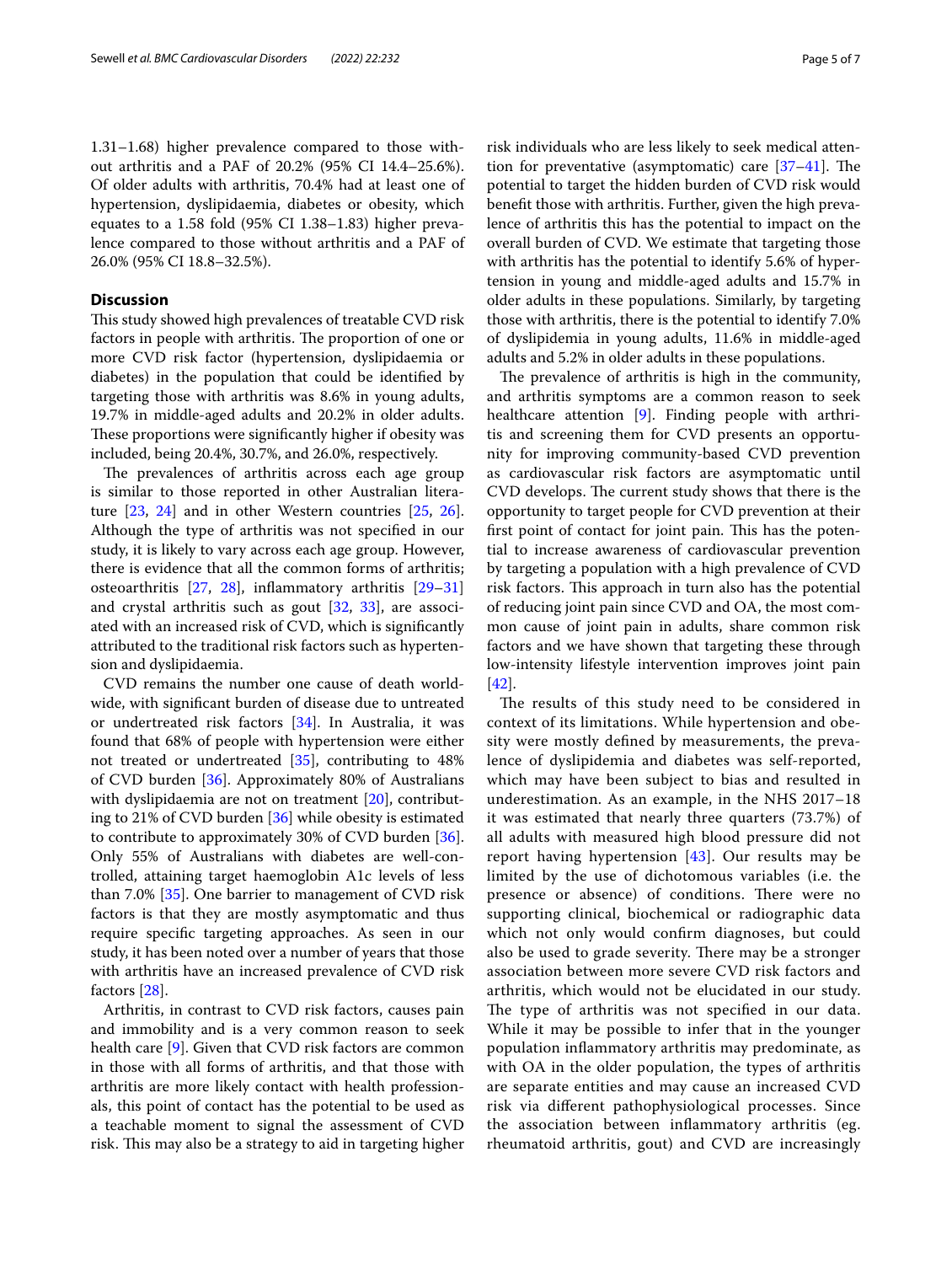recognised, people with these conditions may have been more likely to be screened for CVD risk factors thereby possibly introducing bias. However, the association between OA and CVD risk factors is not well recognised among healthcare professionals and specifc CVD screening is not recommended in this population in either CVD screening guidelines or in guidelines for the management of OA. As the prevalence of infammatory arthritis is far less common than osteoarthritis in middle aged and older populations, it is unlikely that bias due to screening for CVD risk factors is the only explanation for our fndings as arthritis was associated with elevated CVD risk irrespective of age category. Another limitation is that we did not have access to data pertaining to physical activity levels, which could act as a potential confounding factor in some of the relationships drawn. Finally, this is a cross-sectional study, thus a temporal relationship between arthritis and risk factors of CVD could not be established. This study can confrm that both arthritis and CVD coexists and if one of these health risk is present, people should be referred to test the other condition.

# **Conclusions**

Our study demonstrates that Australian adults of all ages with arthritis are at an increased odds of having CVD risk factors independent of obesity. Presentation to healthcare practitioners with symptoms due to arthritis could provide an opportunity to screen for individuals with asymptomatic CVD risk factors. By adopting an approach of managing arthritis and CVD risk factors in parallel, rather than in silos, there is the potential to improve outcomes in both conditions.

#### **Abbreviations**

CVD: Cardiovascular disease; PAF: Population attributable fraction; OA: Osteoarthritis; NHS: National Health Survey; ABS: Australian Bureau of Statistics; BMI: Body mass index; OR: Odds ratio; CI: Confdence interval.

#### **Acknowledgements**

Not applicable.

#### **Author contributions**

SMH and FC were involved in the conception and design of this paper. SMH performed the statistical analysis. JS, SMH and FC interpreted the data. JS, SMH and FC were major contributors in writing the manuscript. YW, AEW, YZL, MJC and KS substantially involved in the revision of this work. All authors read and approved the fnal manuscript.

#### **Funding**

SMH is the recipient of National Health and Medical Research Council (NHMRC) Early Career Fellowship (#1142198). YW is the recipient of NHMRC Translating Research into Practice Fellowship (APP1168185). AEW is the recipient of the RACP Fellows Career Development Fellowship. YZL is the recipient of NHMRC Clinical Postgraduate Scholarship (#1133903) and Royal Australasian College of Physicians Woolcock Scholarship. FMC is the recipient of NHMRC Investigator Grant (APP1194829). The funding sources had no role

in the design, conduct, or reporting of the study or the decision to submit the manuscript for publication.

## **Availability of data and materials**

The datasets used and/or analysed during the current study are available from the corresponding author on reasonable request.

#### **Declarations**

#### **Ethics approval and consent to participate**

Not applicable.

#### **Consent for publication**

Not applicable.

#### **Competing interests**

The authors declare they have no competing interests.

#### **Author details**

<sup>1</sup> Department of Epidemiology and Preventive Medicine, School of Public Health and Preventive Medicine, Monash University, 553 St Kilda Road, Melbourne, VIC 3004, Australia. <sup>2</sup> Pre-Clinical Disease and Prevention, Baker Heart and Diabetes Institute, 75 Commercial Rd, Melbourne, VIC 3004, Australia. <sup>3</sup>Clinical Obesity, Nutrition and Adipose Biology Laboratory, Healthy Ageing, Garvan Institute of Medical Research, 384 Victoria St, Darlinghurst, NSW 2010, Australia. 4 Department of Endocrinology, St Vincent's Hospital, Victoria St, Darlinghurst, NSW 2010, Australia. <sup>5</sup>St Vincent's Clinnical School, University of New South Wales Sydney, Victoria St, Darlinghurst, NSW 2010, Australia.

## Received: 11 August 2021 Accepted: 13 May 2022 Published online: 19 May 2022

#### **References**

- <span id="page-5-0"></span>1. World Health Organization: Cardiovascular diseases (CVDs). Geneva; 2021.
- <span id="page-5-1"></span>2. Roth GA, Mensah GA, Johnson CO, Addolorato G, Ammirati E, Baddour LM, Barengo NC, Beaton AZ, Benjamin EJ, Benziger CP, et al. Global burden of cardiovascular diseases and risk factors, 1990–2019: update from the GBD 2019 study. J Am Coll Cardiol. 2020;76:2982–3021.
- <span id="page-5-2"></span>3. Petrie JR, Guzik TJ, Touyz RM. Diabetes, hypertension, and cardiovascular disease: clinical insights and vascular mechanisms. Can J Cardiol. 2018;34:575–84.
- <span id="page-5-3"></span>World Health Organization. Prevention of cardiovascular disease: guidelines for assessment and management of total cardiovascular risk. Geneva; 2007.
- 5. The Royal Australian College of General Practitioners. Guidelines for preventative activities in general practice, 9th edn. East Melbourne, VIC; 2016.
- 6. Ministry of Health. Cardiovascular disease risk assessment and management for primary care. Wellington, New Zealand; 2018.
- <span id="page-5-4"></span>7. National Vascular Disease Prevention Alliance. Guidelines for the management of absolute cardiovascular disease risk; 2012.
- <span id="page-5-5"></span>8. Greaves K, Smith A, Agostino J, Kunarajah K, Stanton T, Korda R. Crosssectional survey describing general practitioners' absolute cardiovascular disease risk assessment practices and their relationship to knowledge, attitudes and beliefs about cardiovascular disease risk in Queensland, Australia. BMJ Open. 2020;10: e033859.
- <span id="page-5-6"></span>St Sauver JL, Warner DO, Yawn BP, Jacobson DJ, McGree ME, Pankratz JJ, Melton LJ 3rd, Roger VL, Ebbert JO, Rocca WA. Why patients visit their doctors: assessing the most prevalent conditions in a defned American population. Mayo Clin Proc. 2013;88:56–67.
- <span id="page-5-7"></span>10. Fernandes GS, Valdes AM. Cardiovascular disease and osteoarthritis: common pathways and patient outcomes. Eur J Clin Investig. 2015;45:405–14.
- 11. Singh JA. When gout goes to the heart: does gout equal a cardiovascular disease risk factor? Ann Rheum Dis. 2015;74:631–4.
- 12. England BR, Thiele GM, Anderson DR, Mikuls TR. Increased cardiovascular risk in rheumatoid arthritis: mechanisms and implications. BMJ. 2018;361: k1036.